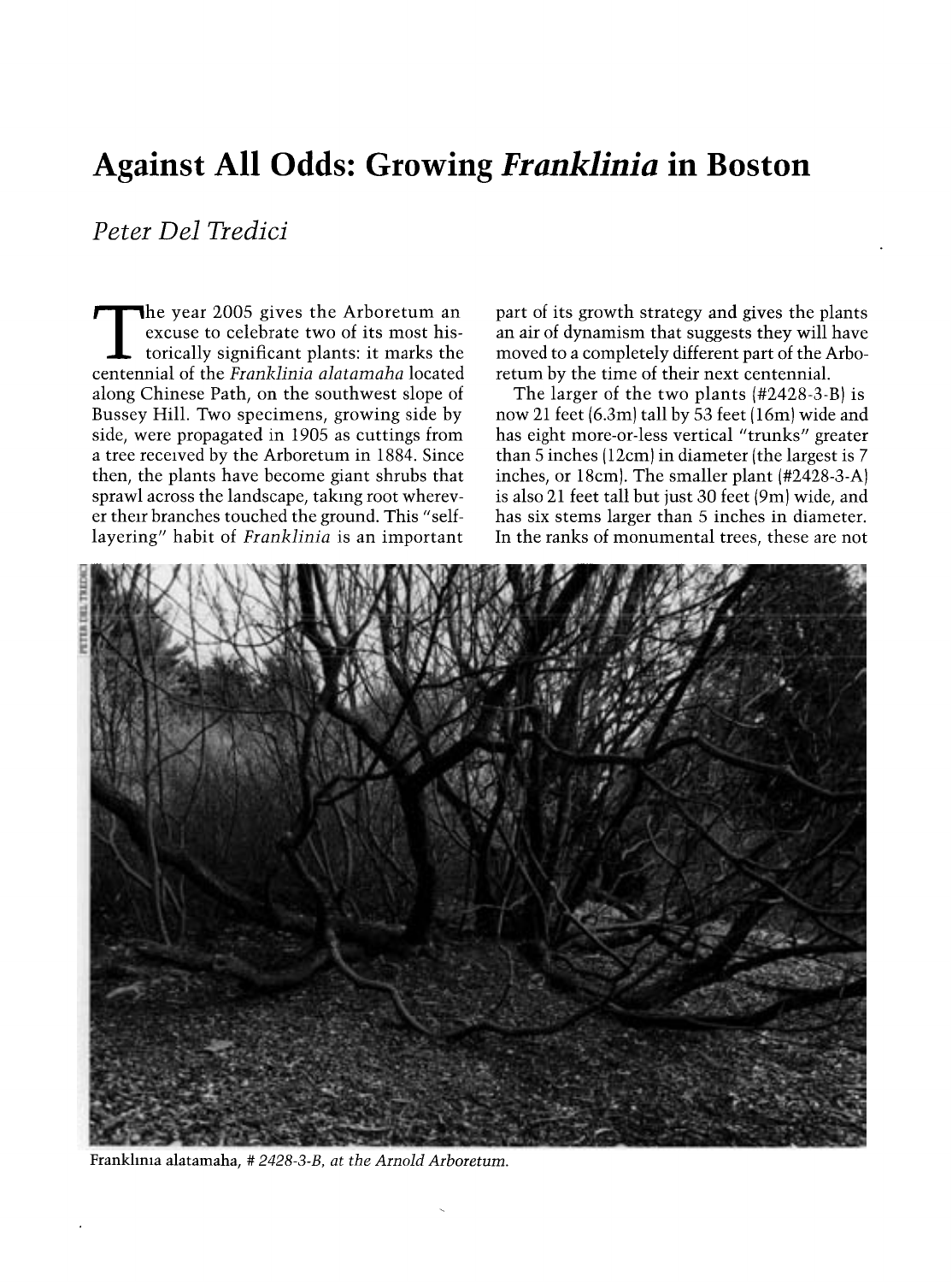

The spectacular flower of Franklinia.

impressive dimensions, but they are enough to place them among the largest Franklinias anywhere in the world. More important, they are the oldest Franklinias of known, documented lineage. To put it another way, we know where the plants came from and when, which is more than most people can say about their Franklinias.

The title of "oldest documented Franklinia" was bestowed on the Arboretum's plants in 2000 after a two-year survey of cultivated Franklinias throughout the world that was conducted by Historic Bartram's Garden in Philadelphia.' To appreciate the significance of this finding, we must review the plant's colorful history. The species was discovered in southeast Georgia, along the Altamaha River near Fort Barrington, on October 1, 1765, by John Bartram and his son William. The plant was not in flower at the time, so its identity remained uncertain. William returned to the area in 1773 and produced a beautiful illustration of the plant in flower that he ranked as being "of the first order for beauty and fragrance." In 1776, William was

able to collect seed from the plants, which he took back to Philadelphia. Several other collectors later visited the Bartram's Franklima site along the Altamaha River, the last being the English nurseryman John Lyon in 1803.<sup>2</sup> Since then, no one has reported finding Franklinia growing in the wild. $3$ 

The species was first described and given the name Franklinia alatamaha in 1785 by William's cousin Humphry Marshall in his groundbreaking book, Arbustum Americanum: The American Grove. William's own description of his encounter with Franklinia in the wild did not appear until 1791, when he published Travels after a long series of delays. Unfortunately Bartram's very American name did not take hold in Europe, where botanists chose to refer to Franklinia as Gordonia pubescens.4 This name stuck until 1889, when Sargent changed it to Gordonia altamaha.<sup>5</sup> It wasn't until after 1925 that Humphry Marshall's original name for the plant, Franklinia alatamaha, was widely recognized by botanists as legitimate.6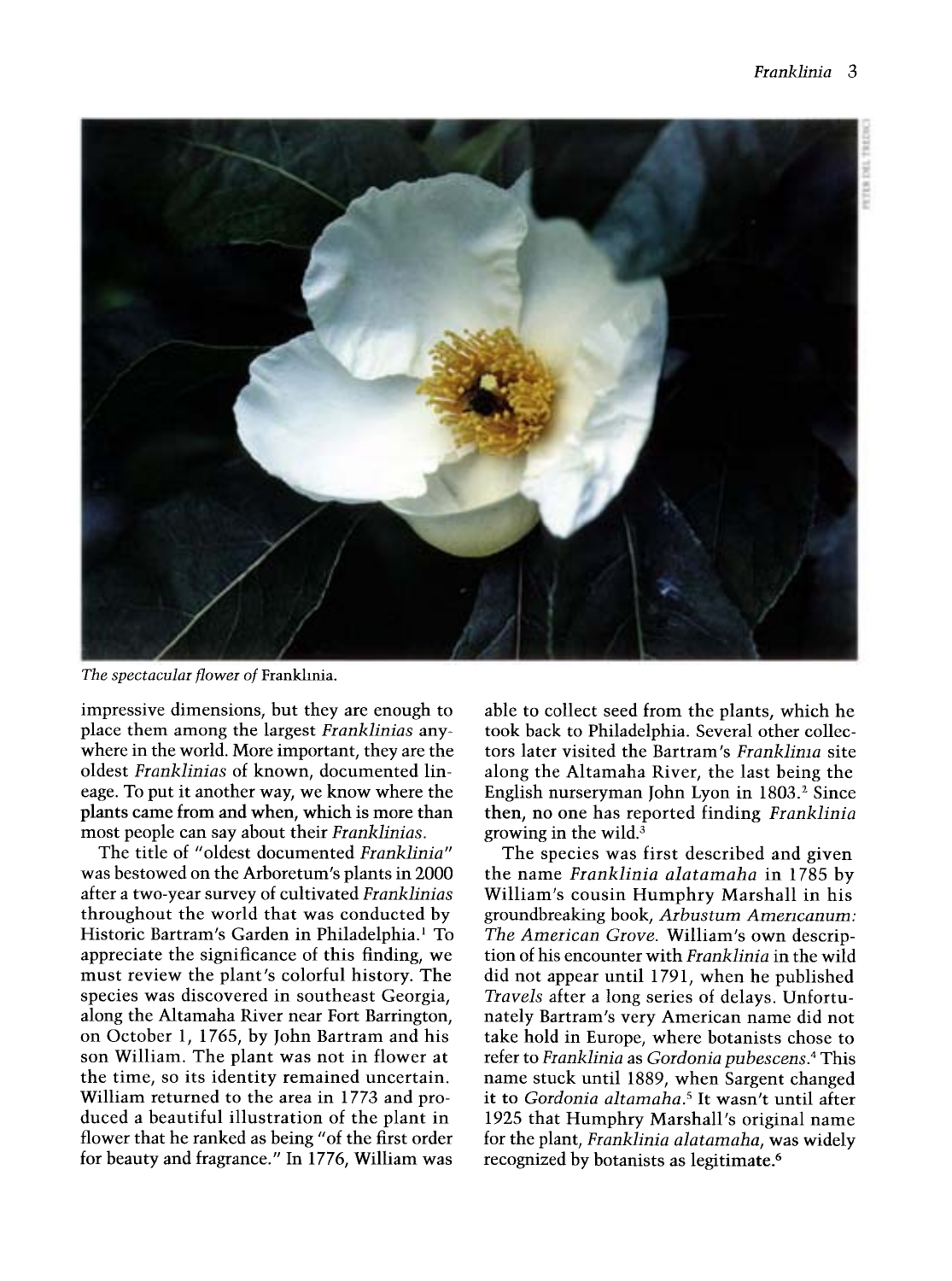William sowed the Franklinia seed he had collected shortly after his return to Philadelphia in January 1777, and they germinated soon after. The resultmg plants produced their first flowers four years later, in 1781, and their first seed in 1782.' On August 16, 1783, William wrote to Linnaeus that he had raised a total of five Franklinia seedlings-two he sent to France and two he planted in his own garden, which were currently flowering and "full of seed nearly ripe."8

In November 1831, William Wynne, the foreman at Bartram's Garden, reported that one of the original seedlings was fifty feet tall,<sup>9</sup> and in 1832, the botamst Constantine Rafinesque visited the garden and described a specimen that was "nearly 40 feet high."<sup>10</sup> In 1846, D. J. Browne noted a Franklinia in Bartram's garden that was "fifty-two feet in height, with a trunk three feet and nine inches in circumference [which equals a diameter of 14 inches]."" Seven years later, Thomas Meehan measured one of Bartram's Franklinias at "about thirty feet high [with] a diameter of from



Thomas Meehan (1826-1901).

2428 Fordonia Altamaha, mark.<br>2428 Fordonia Altamaha, mark.<br>2428 Fordonia pubescens, and Dec. 1884.  $2ac, 1884.$ 

The Arboretum's original accession card for the Franklinia alatamaha (received as Gordonia pubescens) from Thomas Meehan m December 1884



This drawmg appears in The Standard Cyclopedia of Horticulture, rev. ed., 1916, with this caption : "A tender tree bound m branches of hemlock. The protected tree is a specimen of gordonia [Franklinia] about 10 feet high, at Arnold Arboretum, Boston. "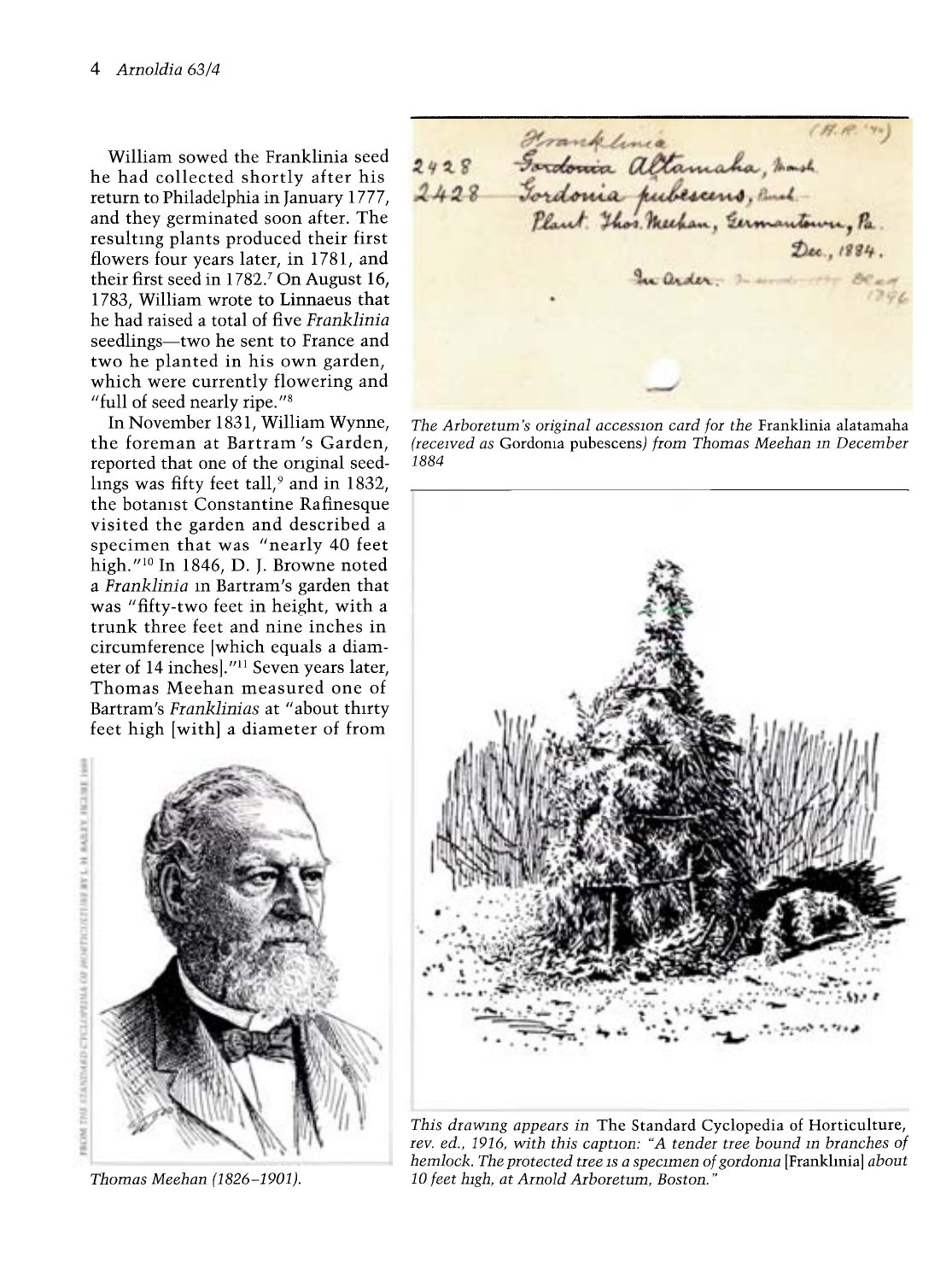nine to twelve inches." He went on to note that "the finest specimen lately blew off in a gale, $^{\prime\prime\prime2}$  a statement that clearly indicates that only one of Bartram's original seedlings—the smaller of the two-was alive in 1853.

The last measurement of the original trees was in 1890, by Joseph Meehan, Thomas' younger brother, who reported in Garden and Forest:

This tree was supposed to be dead, and in fact it did die to the ground, but on a recent visit to it I observed a sucker of several feet m length from a portion of the stump beneath the ground.

In this same article, Meehan reported<br>the existence of a 25-foot-tall specimen of *Franklinia* growing in the garden of William De Hart in Philadelphia that was "raised by layering a branch of the original tree in Bartram's Garden."13 Unfortunately this tree no longer exists.

The two plants that grew in Bartram's garden were a ready source of Franklinia seed—indeed, the only source-and they were distributed by William and later by his nephew, Robert Carr.'4 As Franklinia became more common in the Philadelphia area, a number of local nurseries began propagating it. Foremost among the early propagators was Thomas Meehan, who had immigrated to the United States in 1848 and worked as the gardener at Bar-

tram's Garden before establishing his own nursery in Germantown in 1853.'S In that same year, Meehan published The American Handbook of Ornamental Trees in which he described the cultivation and propagation of Franklinia: "It seems to thrive best in a light rich loam, contiguous to moisture; and may be propagated by either seeds or layers."<sup>16</sup> During the 1870s and 80s, the Arboretum's first director, C. S. Sargent, worked closely with Meehan to save Bartram's house and what was left of the garden from destruction, a goal that was accomplished in 1891 when the property officially became part of the Philadelphia park system." 7



C. E. Faxon's illustration of Franklima alatamaha (Tab XXII) from volume one of Silva of North America by C. S. Sargent (1890).

It was therefore appropriate that Thomas Meehan should have donated a Franklinia plant to the Arnold Arboretum. It was accessioned under #2428 as Gordonia pubescens in December 1884. Meehan's donation was most likely propagated from a specimen of Franklinia growing in his nursery in Germantown, just outside Philadelphia. Sargent mentions this tree in the Franklima entry of the first volume of Silva of North America where he published a beautiful illustration of it.<sup>18</sup> The specific technique that was probably used to propagate this plant was described by Thomas Meehan's younger brother Joseph in Garden and Forest: "The tree can be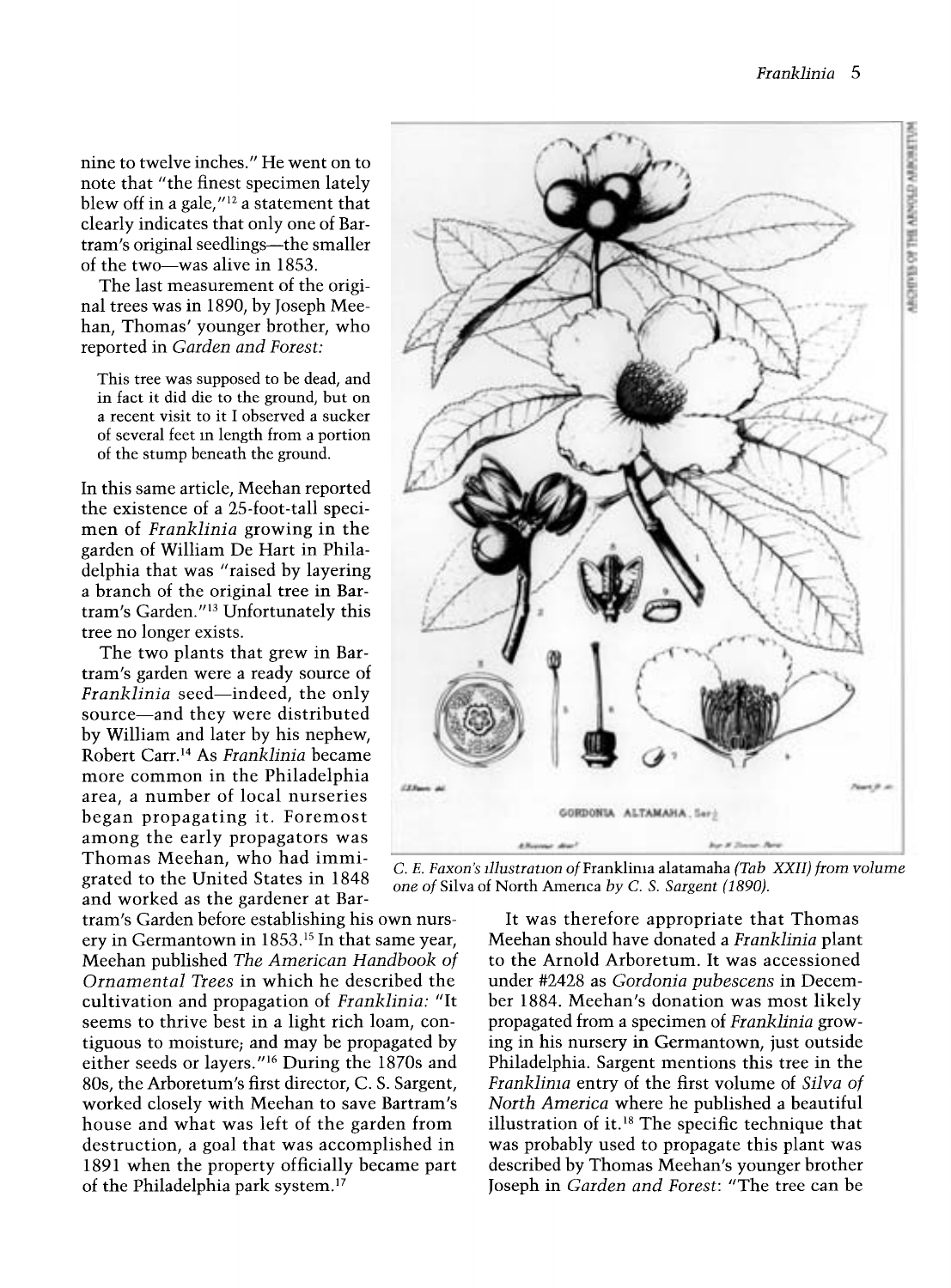

Frankhma's fall fohage.

increased by layering. If good soil be placed about it, and the layer not disturbed for two years, a strong, well-rooted plant results."'9

## Franklinia at the Arnold Arboretum

In 1889, Sargent announced in the pages of Garden and Forest that:

Gordonia pubescens has flowered this year at the Arnold Arboretum, growing in the open ground. The plant was bent over and covered with soil last wmter. Though not hardy at Boston, it might do well when tramed agamst a sheltering wall. A few of its beautiful flowers would well repay a little trouble and care.2°

The following year, in the September 24, 1890, issue of Garden and Forest, the Arboretum's dendrologist, J. G. Jack, reported that Franklinia was again flowering at the Arboretum, and in 1893 he elaborated on the technique used to protect the plant in winter:

[A]t the Arboretum, after growmg m its present position for about eight years, it is a severalstemmed shrub eight or ten feet high. Moreover, it

is necessary every autumn here to bend its stems over, to as near the ground as possible, and protect them from the rigors of wmter with leaves, soil or other protecting matemal. After pegging the branches down, the best protection is afforded by putting dry leaves over and among them, and then covering the whole with soil thrown up m the form of a little mound, so as to shed the rams. It might pass the winters without such protection if planted m the shelter of some warm walls. In any case, it is well worth any extra care bestowed upon it ... It may be propagated by layers or cuttings.<sup>21</sup>

Jack's reference to the propagation of Franklinia by cuttings was later corroborated by Sargent, also in the pages of Garden and Forest, where he noted:

Two or three plants of *Gordonia altamaha* are now in flower in the Arnold Arboretum. The plants are only about three feet high and are from cuttmgs taken in July, 1891. They have stood out two wmters without protection and nothmg but the new growth was killed.<sup>22</sup>

Indeed, a check of the Arborctum's records shows that cuttings from #2428 were taken in July 1891 and given a new accession number, 2428-1. And it's a good thing, too, because the original plant from Meehan died in 1896. Cuttings from #2428-1 were successfully rooted in July 1900, on July 5, 1905, and finally in 1908. were given the accession number 2428-3. Two of the plants from this third-generation accession of Franklinia are still growing on Bussey Hill, one hundred and twenty-one years after their arrival at the Arnold.

The decision to plant Franklinia on the southwest slope of Bussey Hill was based on the knowledge-gained from experience-that this was one of the best locations for growing plants in the Arboretum's 260 acres. Over the years, this area (now known as "Chinese Path") has consistently provided Arboretum staff with a perfect location for growing plants whose hardiness is either marginal or unknown. The soil, which is deep and relatively free of stones, provides an excellent balance of moisture retention and drainage, and the mid-slope location gives protection from both the cold winter winds and the unpredictable frosts of spring and fall.

The Arboretum's early experiments with cultivating Franklinia were primarily focused on